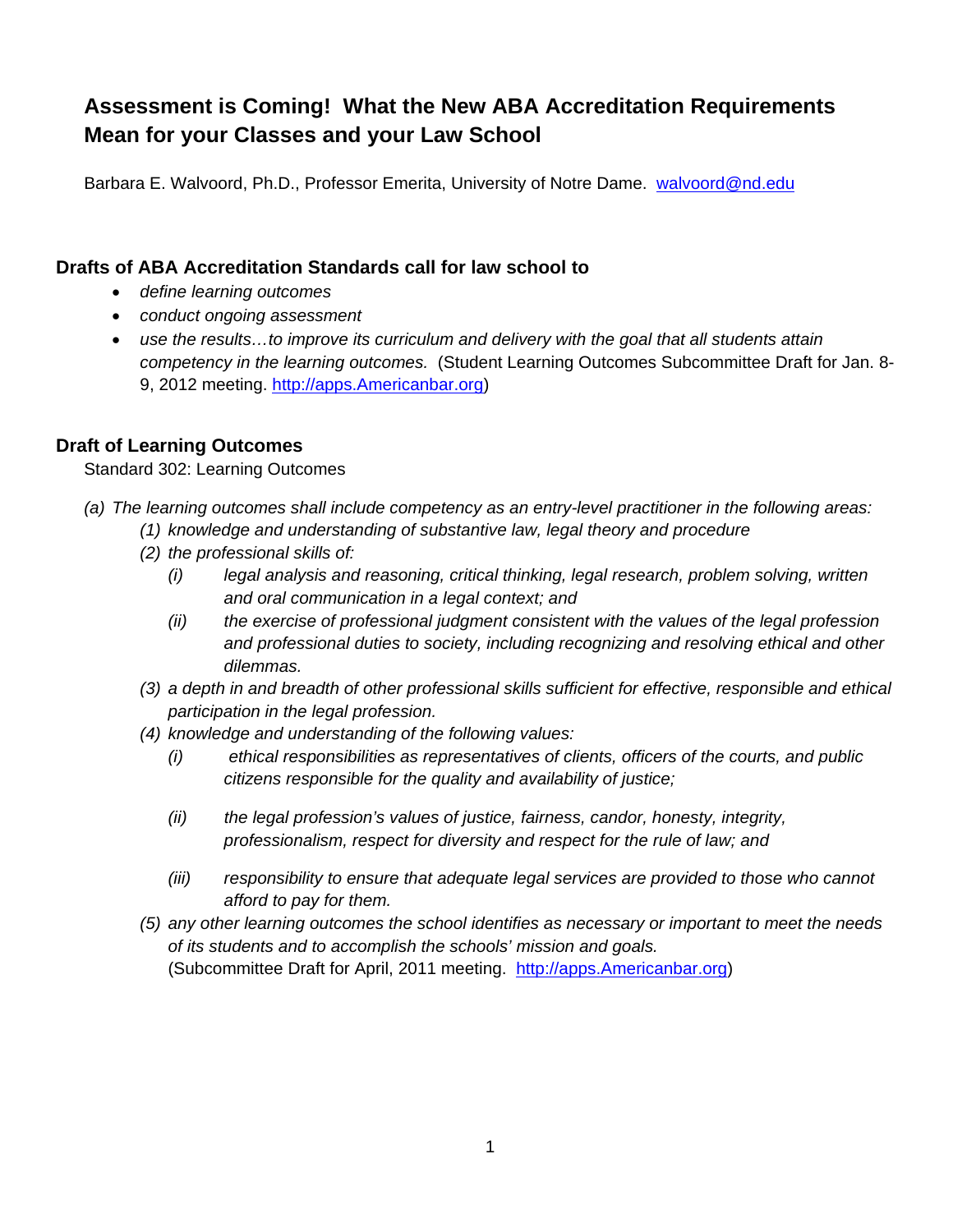### **Measures**

From April draft:

*The following methods, when properly applied and given proper weight, are among the acceptable methods to measure the degree to which students have attained competency in the school's student learning outcomes:* 

- *review of the records the law school maintains to measure individual student achievement pursuant to Standard 304,*
- *evaluation of student learning portfolios, student evaluation of the sufficiency of their education,*
- *student performance in capstone courses or other courses that appropriately assess a variety of skills and knowledge,*
- *bar exam passage rates,*
- *placement rates,*
- *surveys of attorneys, judges, and alumni*
- *assessment of student performance by judges, attorneys or law professors from other schools.*

*The methods to measure the degree of student achievement of learning outcomes are likely to be different from school to school and law schools are not required by this standard to use any particular methods*. (April 2011 draft)

# **A Basic, No-Frills Assessment Plan**

- 1. Learning Outcomes
- 2. Evidence of how well students are achieving them

Classroom work, evaluated by faculty

Student surveys

3. Annual meeting to discuss evidence and identify ONE item for action

Common types of actions

 Faculty development Change in curriculum Change in logistics or technology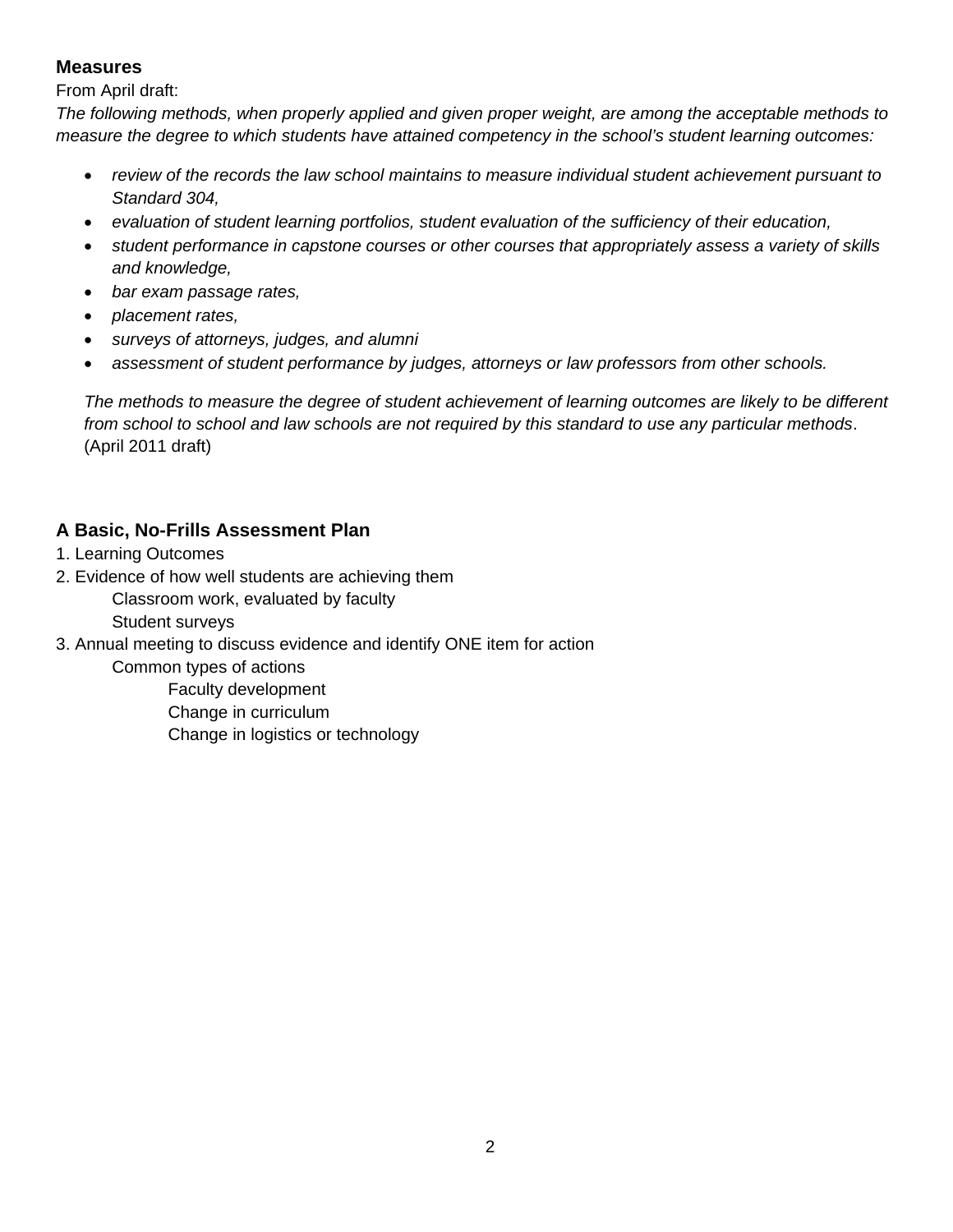# **Appendix A: Data for Presentation to Economics Department Annual Meeting**

#### **Measures**

- **Direct: Analysis of the senior capstone research** projects (written papers plus oral presentations). Three faculty examined a sample of written papers and attended oral presentations for a sample of senior students. These faculty produced written analyses of the student work, using the learning goals as criteria. These analyses were submitted to the assistant chair.
- F**ocus groups of current students**, who met for an hour with the assistant chair
- **Alumni Survey**, conducted by the department under the leadership of the assistant chair, asking alumni to
	- $\circ$  Rate how important each of the learning goals were to them in their careers.  $5 =$  essential; 4 = very important;  $3$  = important;  $2$  = slightly important;  $1$  = not important
	- o Rank how well they had achieved this goal during their major.  $7<sup>th</sup>$  = highest;  $1<sup>st</sup>$  = lowest.

#### **Goals, Assessment Methods, and Findings**

**Goal:** Critical thinking (analytical) and communication skills, to enable undergraduate students to think and communicate like economists (in other words, to become skilled in the logic and rhetoric of economics)

| <b>Sub-Goals/Objectives</b>   | <b>Alumni</b>      | <b>Alumni</b>      | Analysis of        | <b>Focus Groups Current</b>  |
|-------------------------------|--------------------|--------------------|--------------------|------------------------------|
|                               | Survey:            | Survey:            | <b>Capstone</b>    | <b>Students</b>              |
|                               | Importance         | <b>Achievement</b> | <b>Student</b>     |                              |
|                               | $(5 =$             | $(7^{th} =$        | <b>Projects</b>    |                              |
|                               | <b>Essential</b> ; | highest)           |                    |                              |
|                               | $1 = not$          |                    |                    |                              |
|                               | important)         |                    |                    |                              |
| A. Mathematical               | 4.33               | $2nd$ of $7$       | None included      | Amount of math varies        |
| Methods: The use of           | Very               | objectives.        | math.              | among classes. Maybe         |
| mathematical methods to       | important          | Low                |                    | calculus should be required. |
| represent economic            |                    |                    |                    |                              |
| concepts and to analyze       |                    |                    |                    |                              |
| economic issues               |                    |                    |                    |                              |
| <b>B. Theoretical Models:</b> | 4.33               | 3rd of 7           | Models used in     | Achievement is enhanced      |
| To represent economic         | Very               | objectives.        | papers and         | by having TA sessions.       |
| relationships in terms of     | important          | Low                | presentations      | Theory course is good        |
| theoretical models            |                    |                    | with reasonable    | foundation if taken before   |
|                               |                    |                    | success.           | other courses.               |
| C. Gather Data: To            | 4.17               | 5th of 7           | <b>Students</b>    | Library research used in a   |
| gather economic data          | Very               | objectives.        | showed an          | few classes only.            |
| pertinent to economic         | important.         | High               | ability to collect |                              |
| theories in order to          |                    |                    | data but over-     |                              |
| analyze economic              |                    |                    | relied on the      |                              |
| questions                     |                    |                    | web                |                              |
| D. Statistics: To use         | 3.83               | $6th$ of 7         | Little evidence    | Limited exposure.            |
| statistical methods to        | Very               | objectives.        | of statistical     | Complaint about book used.   |
| analyze economic              | important          | High               | methods            |                              |
| questions                     |                    |                    |                    |                              |
| E. Software. To use           | 3.33               | $7th$ of 7         | Little evidence    | Concern that software used   |
| statistical computer          | Important          | objectives.        | of use             | in career will be different  |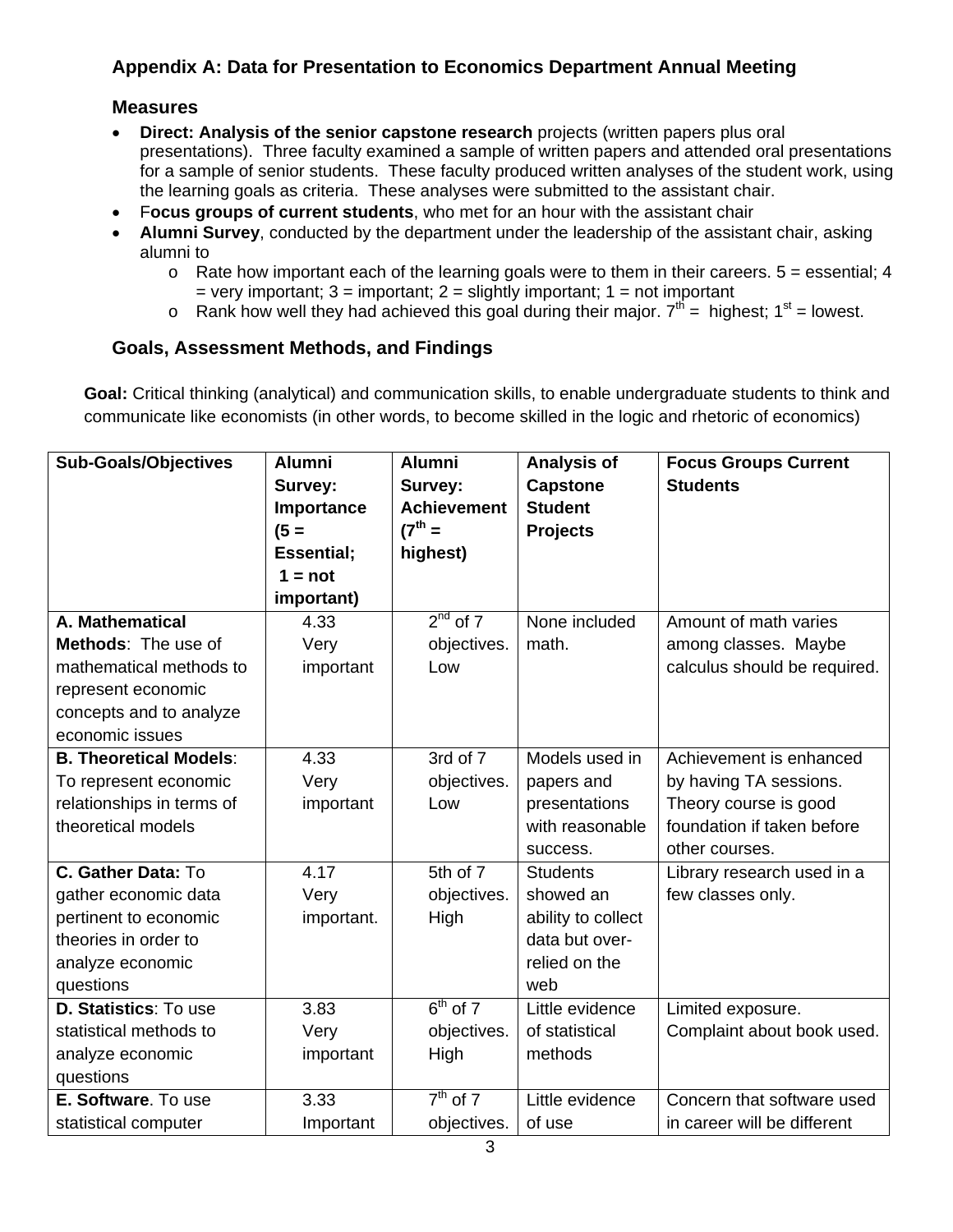| <b>Sub-Goals/Objectives</b>                                                             | <b>Alumni</b><br>Survey:<br>Importance<br>$(5 =$<br><b>Essential</b> ;<br>$1 = not$<br>important) | <b>Alumni</b><br>Survey:<br><b>Achievement</b><br>$(7^{th} =$<br>highest) | Analysis of<br><b>Capstone</b><br><b>Student</b><br><b>Projects</b>                                 | <b>Focus Groups Current</b><br><b>Students</b>                                                                                                                                                                                                                                                          |
|-----------------------------------------------------------------------------------------|---------------------------------------------------------------------------------------------------|---------------------------------------------------------------------------|-----------------------------------------------------------------------------------------------------|---------------------------------------------------------------------------------------------------------------------------------------------------------------------------------------------------------------------------------------------------------------------------------------------------------|
| software to analyze<br>economic issues                                                  |                                                                                                   | Highest                                                                   |                                                                                                     |                                                                                                                                                                                                                                                                                                         |
| F. Writing. To express<br>economic ideas succinctly<br>and professionally in<br>writing | 4.17.<br>Very<br>important                                                                        | $4^{th}$ of 7<br>objectives.<br>Medium                                    | Writing skills of<br>students<br>generally<br>acceptable, but<br>not "very good"<br>or "excellent"  | Writing required more than<br>speaking. In particular,<br>research papers required in<br>588 and 575                                                                                                                                                                                                    |
| G. Oral. To express<br>economic ideas succinctly<br>and professionally orally           | 4.5.<br>Very<br>important/<br>essential                                                           | 1st of $\overline{7}$<br>objectives.<br>Lowest.                           | Presentations<br>revealed a lack<br>of training in<br>how to present,<br>as well as<br>nervousness. | Most courses do not involve<br>oral communication,<br>although it would be useful<br>after graduation in the<br>workforce. One idea was a<br>sequence of courses in<br>communication as part of<br>the Arts and Sciences<br>college requirements. More<br>discussion and<br>presentations were advised. |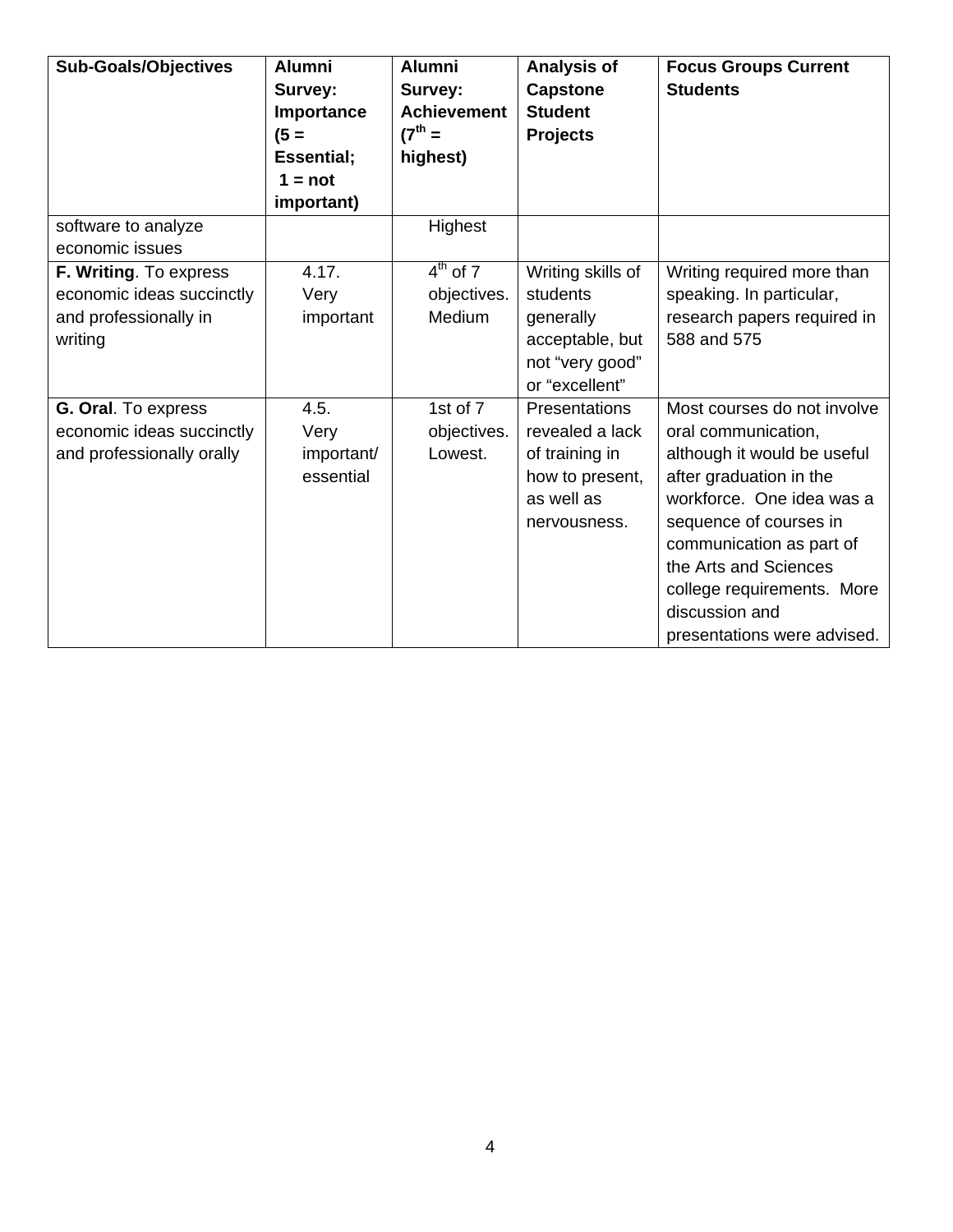# **Appendix B: Rubrics for a Business Law Case Analyses Example #1**

|                                         | <b>Exemplary</b>                                                                                                                                                 | <b>Effective</b>                                                                                                                                            |                                                                                                  | <b>Unsatisfactory</b>                                              |  |
|-----------------------------------------|------------------------------------------------------------------------------------------------------------------------------------------------------------------|-------------------------------------------------------------------------------------------------------------------------------------------------------------|--------------------------------------------------------------------------------------------------|--------------------------------------------------------------------|--|
|                                         |                                                                                                                                                                  |                                                                                                                                                             |                                                                                                  |                                                                    |  |
| <b>Statement of</b><br><b>Facts</b>     | All "key" facts are<br>recorded and<br>organized in an<br>extremely neat and<br>orderly fashion<br>(paragraph form)                                              | Relevant facts are<br>recorded legibly and<br>are somewhat<br>organized.<br>However, some key<br>facts are missing.                                         | Facts are recorded<br>and legible but are<br>not in paragraph<br>form                            | Facts are not<br>recorded                                          |  |
| What are the<br>relevant<br>issues?     | All issues/relevant<br>disputes are<br>addressed<br>(Plaintiff/Defendant)                                                                                        | Some<br>issues/relevant<br>disputes are<br>addressed. (e.g.<br>Listing the issues<br>presented by one<br>party instead of<br>both)                          | Less than half of all<br>issues/relevant<br>disputes are<br>addressed                            | No issues are cited.                                               |  |
| What rule of<br>law was<br>involved?    | <b>Correct Rule of Law</b><br>provided and stated<br>accurately when<br>providing rule<br>explanation                                                            | <b>Correct Rule of Law</b><br>provided with<br>inaccuracies in rule<br>explanation                                                                          | Incorrect Rule of<br>Law provided with<br>inaccurate rule<br>explanation                         | No rule of law cited<br>or legal citation                          |  |
| <b>Rule</b><br>application/<br>analysis | Analysis provided<br>for each relevant<br>rule and applicable<br>fact                                                                                            | Analysis provided.<br>However, student<br>fails to identify how<br>each rule applies to<br>key facts                                                        | Information clearly<br>relates to the main<br>topic. No details<br>and/or examples<br>are given. | Information has little<br>or nothing to do with<br>the main topic. |  |
| <b>Conclusion</b>                       | Student effectively<br>ties analysis to<br>conclusion. Student<br>provides definitive<br>conclusion by<br>transitioning clearly<br>from the analysis<br>provided | Student provides<br>definitive<br>conclusion.<br>However,<br>conclusion does not<br>coincide or<br>effectively transition<br>from the analysis<br>provided. | Conclusion<br>provided without<br>explanation or<br>transition                                   | Conclusion not<br>provided.                                        |  |

Source: www.rcampus.com/rubricshowc.cfm?code=U5X3AC&sp=true& Downloaded 4/17/11